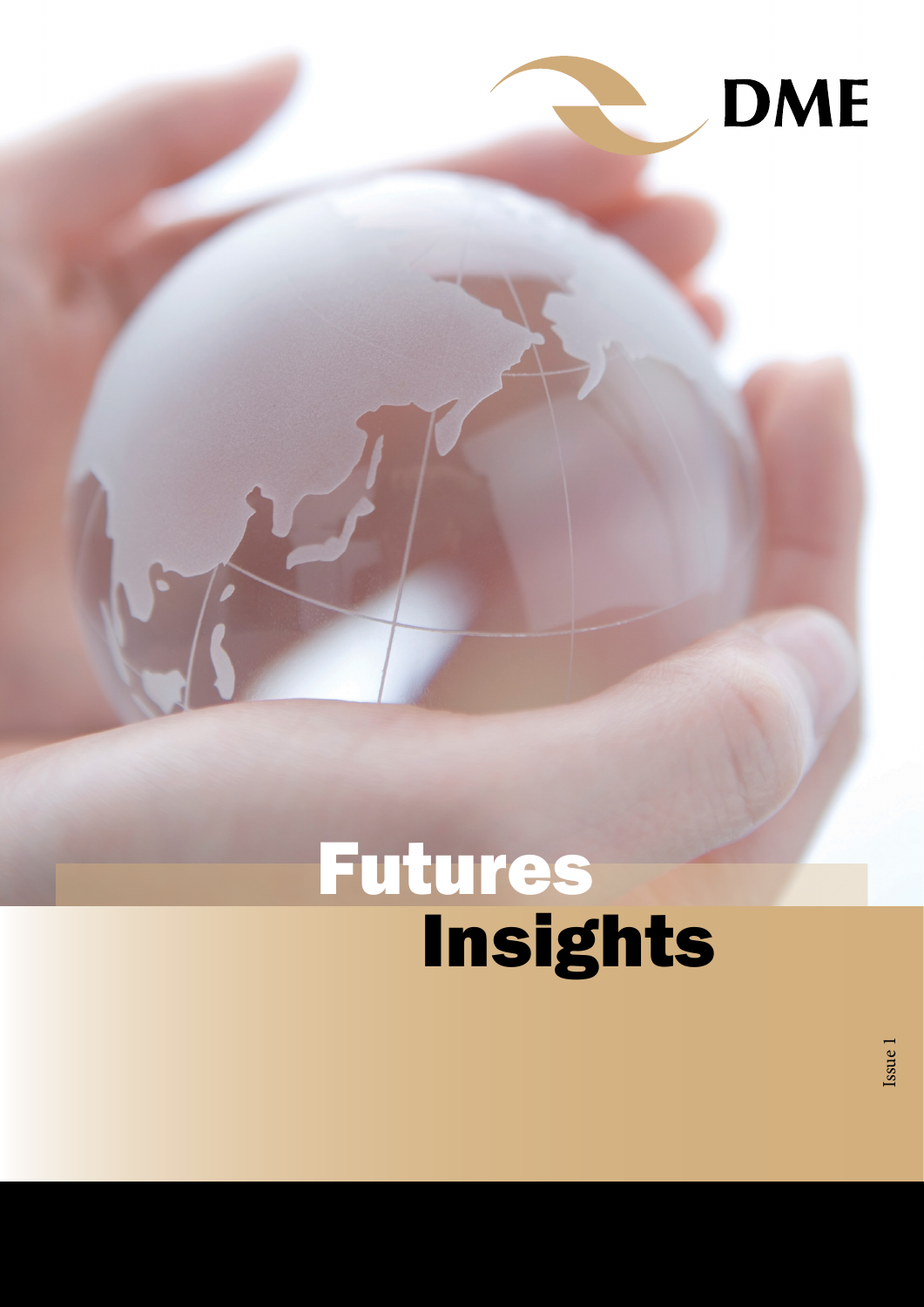

# Insights Futures

### Oman Crude Oil & DME

established itself as the clear benchmark with Dubai's DFSA acting as the primary is responsible for 70% of Oman's oil grade for the Middle East and Asian regulator, while clearing for the Oman markets, with recognition coming in contract is handled by CME Clearing, the form of DME launching its flagship which is regulated by the CFTC in the US. Oman contract in 2007, while Oman has become the mainstay of the Dubai pricing **Oman Crude Oil**  mechanism.

Trading and risk management appetite that have affected parts of the Middle is growing across Asia and as the world's East in recent years, allowing the country only sour physical-delivery crude oil to make great strides in boosting both futures contract, Oman is emerging as crude oil production and exports – in the crude grade most likely to match particular bringing non-conventional Oman crude is exported as a single stream the super benchmark status of Europe's crude reserves to market. Brent or the Americas' WTI – and become commodities space.

The continuing futurization of oil markets and Asia's increasing reliance on Middle East crude has accelerated the need for a reliable sour crude futures contract, and Oman looks set to join Brent and WTI at the top table of commodities benchmarks.

#### **DME**

The DME was founded in 2006 and its flagship Oman contract launched in 2007. The world's largest futures exchange, CME Group, holds 50% equity in the DME, followed by the Oman Investment Fund (29%), Dubai Holding (9%) with a number of other strategic investors retaining the balance.



Oman has avoided the political upheavals

Oman crude oil has over the last decade The DME is a fully regulated exchange, Petroleum Development of Oman (PDO) production, which is turn is 60% owned by the Omani government, Shell (34%), Total (4%), and Portugal's Partex (2%). Other international companies with oil stakes include Occidental Petroleum, the largest single producer outside of PDO. BP, China's CNPC, Korea's KoGas, Spain's Repsol and the UAE's Mubadala Petroleum, are among the other equity holders.

> known as Oman Blend from the Mina al Fahal terminal. Oman also benefits from

Asia's first true super benchmark in the Oman's crude and condensate output being outside of the Strait of Hormuz, moved above 950,000 b/d in the fourth which is considered by many to be



from 2007 production levels of just above its position as the world's busiest oil 700,000 b/d. Oman typically exports around 750,000 b/d or around 45 cargoes every month (a figure more than double typical Forties crude oil production which is the grade that almost exclusively sets the price of Dated Brent). With the increase in volumes, Oman production now matches the combined production of Brent, Forties, Oseberg and Ekofisk.

Oman had previously peaked at close to 1 million b/d at the turn of the century, and the country has two refineries typically processing just over 200,000 b/d of crude.

quarter of 2013, marking a significant rise vulnerable to geopolitical tensions, given transport route.

> In 2013, the Oman Oil Company (OOC) in partnership with Takamul Investment Company established a new company, Oman Tank Terminal Company (OTTCO), to build, own and operate a new oil terminal in Ras Markaz. This terminal aims to be the largest crude storage terminal in the Middle East region, and an export pipeline will eventually lead to Raz Markaz.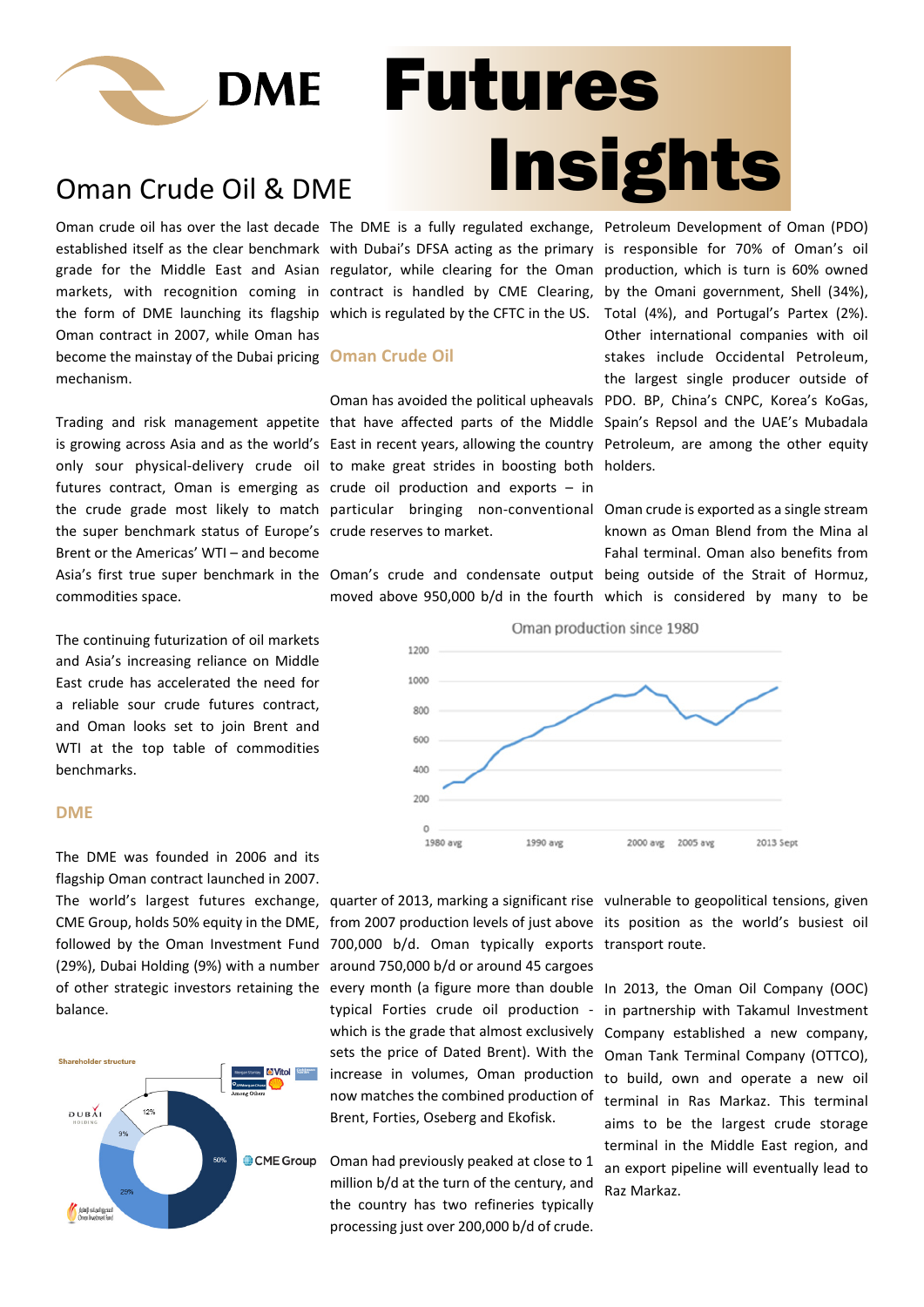## Futures **DME** Insights Oman Crude Oil & DME

**Price Relationship with WTI, Brent**  naphtha and LPG) crack is relatively weak, **and Dubai**

since Upper Zakum contains a higher yield of light ends than Oman. As Dubai

Since the Shale Oil Revolution in the US is a reflection of the weakest grade out of and oversupply in the Cushing storage the three, a lower Upper Zakum price will hub, WTI tends to trade on its own drag down the value of Dubai.



localized fundamentals, so typically has **DME as a pricing mechanism.**  a volatile relationship with Oman crude.

Brent typically have a strong correlation, later followed by the Dubai government. with the Brent premium over Oman around \$1.00/bl.

the value of the two grades is usually very Dubai market. narrow, amounting to just a few cents/ bl on most days. Occasionally the Oman/ Other Dubai spread can widen, usually when **Grades for the Middle East** Upper Zakum is the weakest of the three (Oman and Dubai are the other two).

Upper Zakum typically falls below the value by other grades. of Oman when the light end (gasoline,

Although Oman arbitrage to the West is the DME as its pricing reference, or a rare occurrence these days, Oman and Official Selling Price, a move that was In 2007, the Sultanate of Oman adopted

averaging around \$2.40/bl over the last DME Oman trades on a Month +2 basis, two years. The spread can go above soforexample in January the front-month \$4.00/bl when the North Sea market is contract is March. The OSP is established particularly tight, such as during times of from a volume-weighted trading average maintenance, while the narrower end of between 1225-1230 Dubai time (1625 the range will see Brent/Oman close in to 1630 Singapore). Correlation between As Oman typically sets the price of Dubai, volumes consistent regardless of the traded volumes on DME and physical Dubai partials tends to be low, with DME

## **Potential Benchmark**

grades that are deliverable against Dubai Dubai: With the legacy benchmark down to just three or four cargoes per month, Dubai needs to be supplemented

Upper Zakum: Excellent production potential, but the majority of the oil has destination restrictions, which makes it unsuitable for a benchmark grade.

Murban: Considered too light/sweet for a Middle East sour crude benchmark, although in volume and trading terms is a strong candidate.

Basra Light: While production levels and quality remain unstable, Iraqi crude is unlikely to be considered as a benchmark by the wider market.

Arab Medium and Arab Light: Destination restricted grades, so cannot be freely traded, which is essential for a benchmark grade

ESPO: Relatively low export volumes and quality not closely aligned with Middle East grades, which are the baseload for many Asia refiners.

### **2014 Performance Highlights:**

Record Open Interest: **24,391** lots on 25th November 2013. Previous high was 23,429 lots on 26th March 2013

Record Volume Traded: **14,039** lots on 12 February 2014.

Record Window Volume: **6,511** lots on 26th February 2014.

Overall DME Record ADV: **10,764** lots in February 2014, previous high was 8,162 in Jan 2014

Record Physical Delivery: **16,770** in June for August 2013